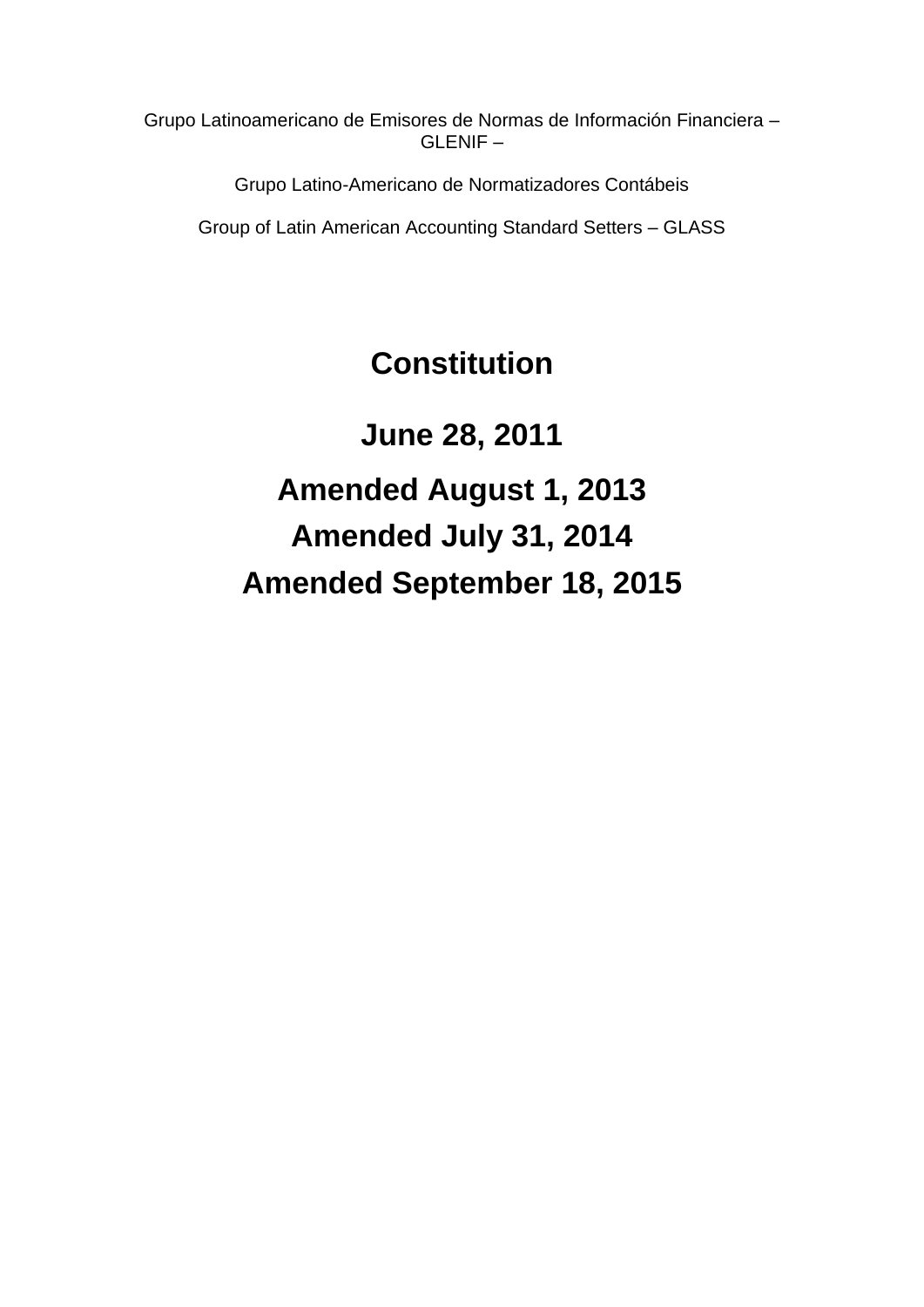# **Constitution of the Group of Latin American Accounting Standard Setters – GLASS.**

#### **Introduction**

This constitution is the result of four meetings of the Group of Latin American Account Standard Setters (GLASS) held on:

- February 4, 2011, in Brasilia, Brazil;
- March 30, 2011, in Brasilia, Brazil;
- May 23, 2011, in Buenos Aires, Argentina;
- June 28, 2011 in Buenos Aires, Argentina.

It was approved on June 28, 2011, in Buenos Aires, Argentina, and was amended in subsequent meetings of GLASS held on August 1, 2013, July 31, 2014, and September 18, 2015.

The primary objective of GLASS is of a technical nature regarding all documents issued by the IASB.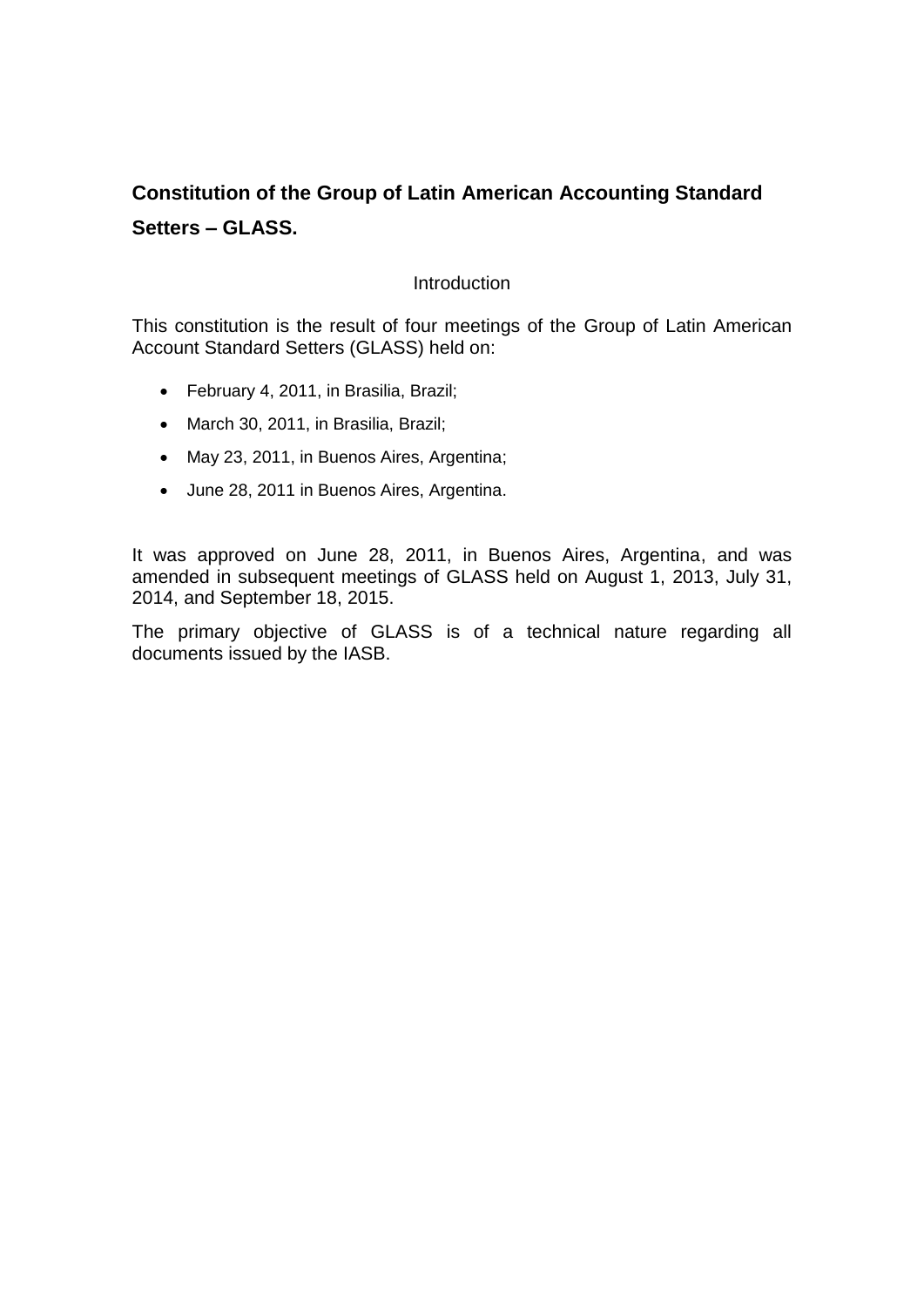# **Constitution of the Group of Latin American Accounting Standard Setters – GLASS**

**Approved by the representatives of the Latin American Institutions that signed this Constitution.**

Name

- 1 The name of the organization will be Grupo Latinoamericano de Emisores de Normas de Información Financiera – GLENIF – (in Spanish), Grupo Latino-Americano de Normatizadores Contábeis - (in Portuguese) and Group of Latin American Accounting Standard Setters – GLASS – (in English).
- 2 The primary objective of GLASS is of a technical nature regarding all documents issued by the IASB.
- 3 In the future, the possibility of the group interacting and working to issue opinions on the standards other international standard setting bodies issue will be evaluated.
- 4 The specific objectives of GLASS are to:
	- a) Interact with the IASB on technical issues, respecting the national sovereignty of each member country to make technical contributions directly to the IASB. The interaction will be focused on all documents issued by the IASB, including, for example, discussion papers, exposure drafts, public audiences, standards issued as mandatory, as well as the review of existing standards and the presentation of proposed changes and/or improvements that consider the specific situations of the countries of the region, etc.;
	- b) Promote the adoption of and/or convergence with the standards issued by the IASB in the jurisdictions of the region, along with their consistent application;
	- c) Cooperate with national and international governments, regulators and other regional organizations to contribute to the improvement of the quality of financial statements in the region;
	- d) Collaborate with the diffusion of the standards issued by the IASB in the region, particularly in the country to which each standard setter belongs;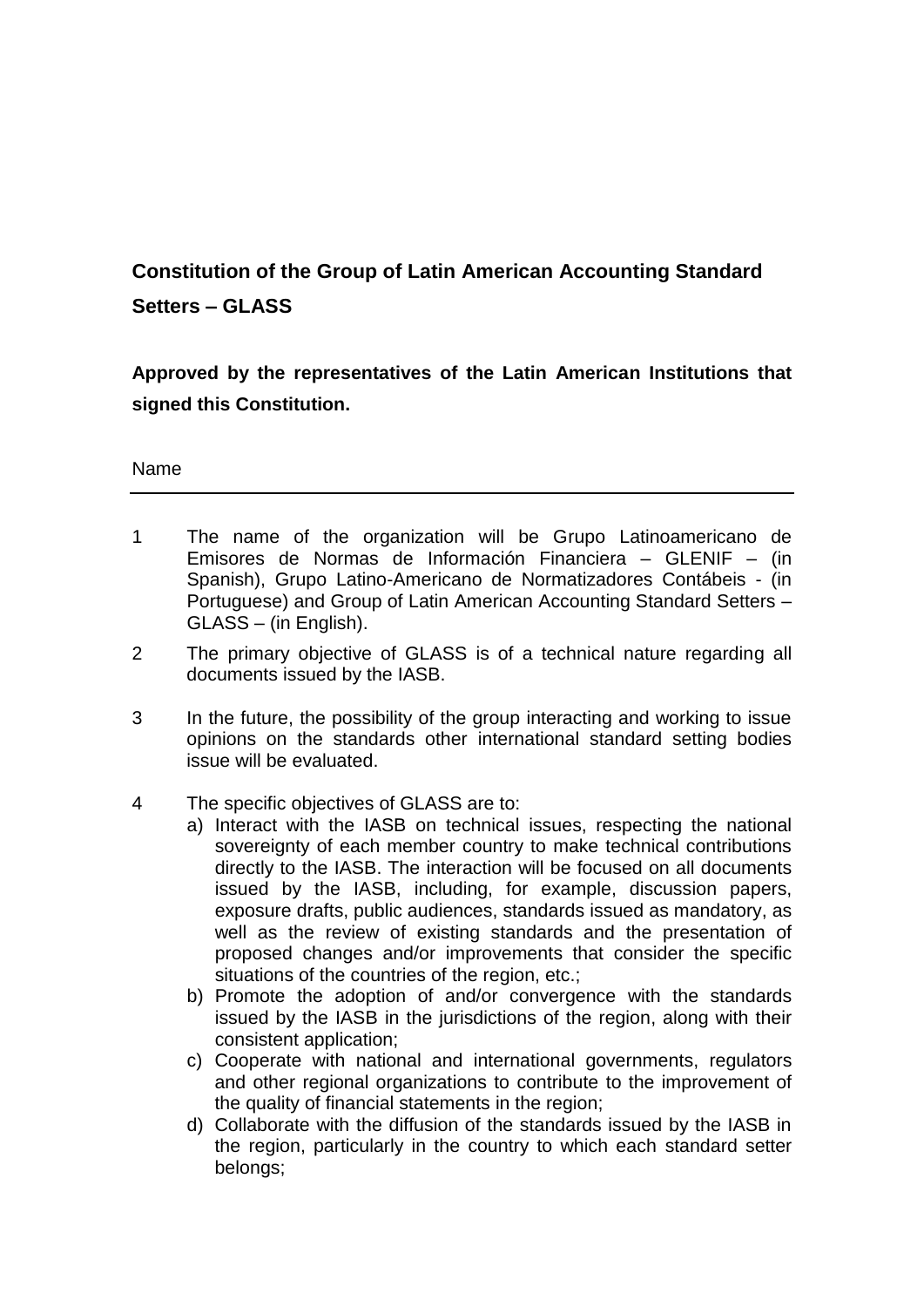- e) Offer proposals on the agenda of the IASB and coordinate the alignment with the agenda of the region;
- f) Actively participate in the technical meetings of the "NSS National Standard Setters" and the "WSS – World Standard Setters", as considered appropriate, respecting the national sovereignty of each member country that participates in both groups.
- g) Interact with other organisms in Latin America (UNASUR, MERCOSUR, CAN) on topics related to accounting standards.

### Accounting Standard Setters

- 5 For the purpose of the Constitution and future requests to be part of the Group, Accounting Standard Setters are considered to be:
	- a) The accounting standard setting organization of each country that is recognized by the general business community;
	- b) If such an organization does not exist or if the standard setting organization of a country is not interested in being a part of GLASS, a professional organization that is formally part of the accounting standard setter and that is also a member of IFAC, can be part of the Group; or
	- c) If the organizations mentioned in the previous paragraphs do not exist (or do not accept being a part of GLASS), the professional organization of the country can be a part of GLASS, provided it is a member of IFAC.

GLASS Governance

6 The governance of GLASS falls on the Assembly of Accounting Standard Setters and the Directory<sup>1</sup>.

### Assembly of Accounting Standard Setters

- 7 The Assembly is sovereign and is comprised of the accounting standard setting organizations of each country associated with GLASS, represented by the person designated by the standard setting organization.
- 8 It should meet at least once a year.
- 9 It will have the authority to establish policies and directives and elect directors, the president and the vice-president, according to what is established in the specific items of this Constitution.

<u>.</u>

<sup>&</sup>lt;sup>1</sup> In some countries, the term "Directory" is replaced by the term "Board of Directors" and the term

<sup>&</sup>quot;Director" is replaced by "Member of the Board".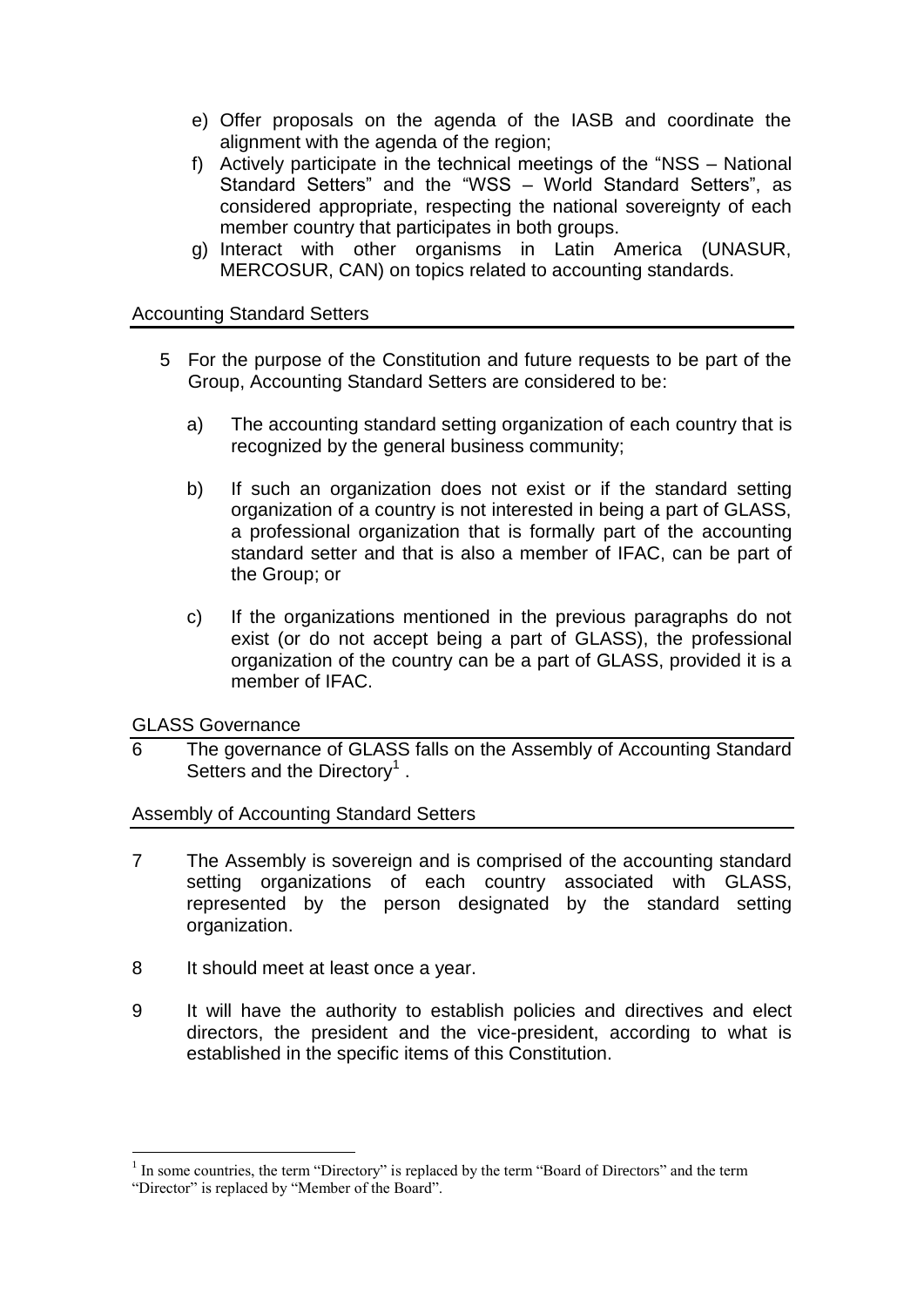- 10 The expenses incurred by the representatives of the accounting standard setting organization of each country member are the responsibility of such organization.
- 11 All members of the Assembly will be required to commit to support the activities of GLASS, and in particular that each member seek a formal relationship with the business, professional, academic and regulatory associations, as well as government authorities of each country to obtaining institutional support of the mission of GLASS.
- 12 The Assembly held every year (Annual Assembly) will be convened by the Directory with advanced notice of at least thirty days.
- 13 Each organization that is a member of GLASS will inform the Directory of the name of its representative and of his or her replacement or substitute, that will take part in the Annual Assembly.
- 14 The President of the Directory will preside over the Assembly, and the secretary, who will be responsible for preparing the minutes of the meeting, will be randomly drawn from the people present at the Assembly.
- 15 To hold the Assembly, the physical presence of more than half of the members of GLASS is required to establish a quorum.

In the event that on the date and at the hour of the convened meeting the required quorum is not present, an hour later a second call to order will be made, with a required quorum of six founding members.

16 Each country has one vote. A simple majority of the votes of those in attendance is required for making decisions on matters not related to amending the Constitution, which requires the affirmative vote of seven founding members of GLASS.

#### **Directory**

17 The Directory will be comprised of a maximum of seven members and a minimum of three members (representatives of the standard setting organisms of each country), to be elected at the Annual Assembly of the GLASS legal entity.

Once the Proprietary Directors are elected, up to four Alternate Directors will be elected from the Directory candidates that were not elected as Proprietary Directors. The Alternate Directors will have a term of one year, or less in special circumstances determined by the Assembly.

Alternate Directors (in the order of their election) will replace the Proprietary Directors in meetings where a Proprietary Director is absent. In such case the Alternate Director will have all the rights and obligations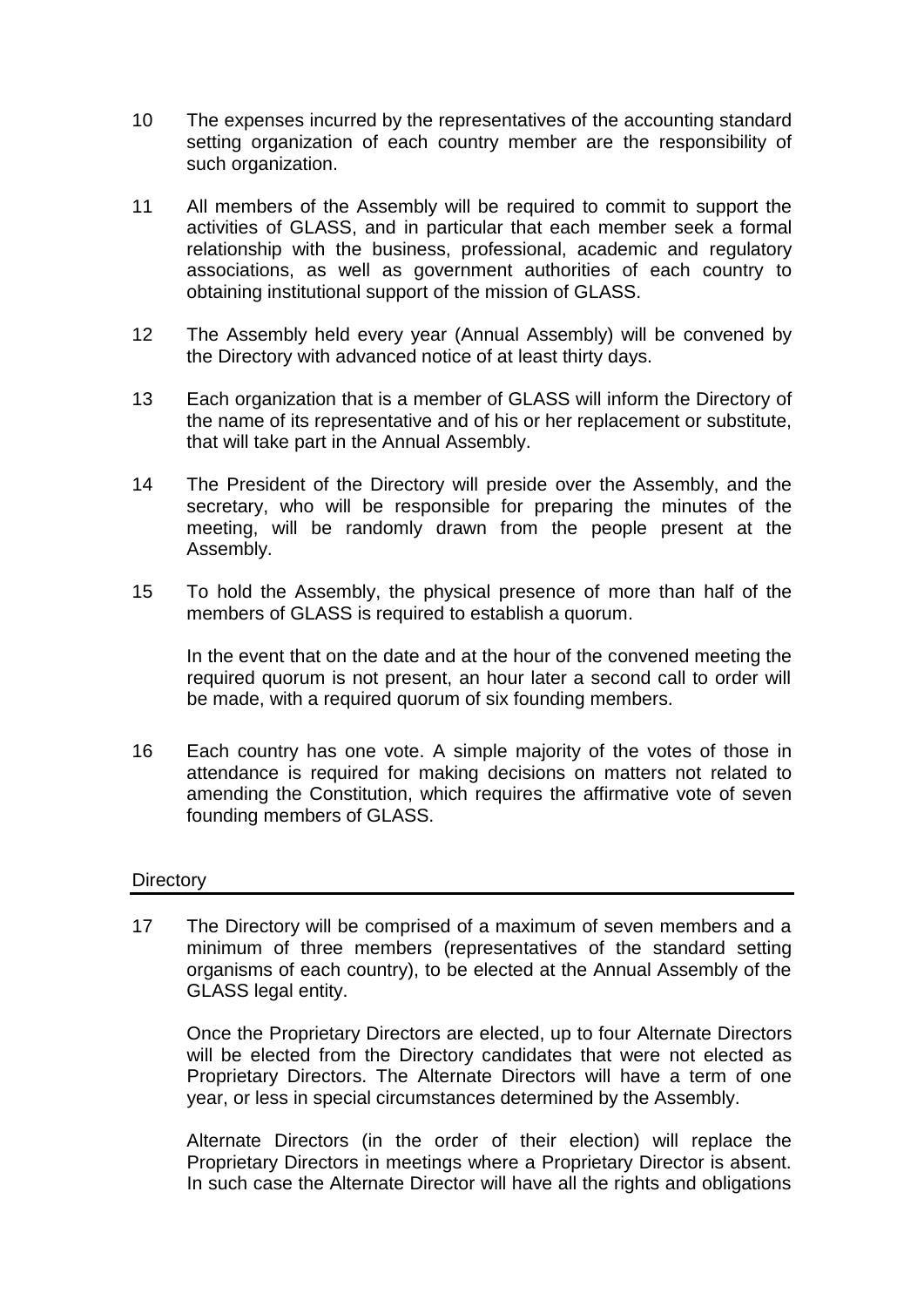of the Proprietary Director being replaced. Alternate Directors not replacing a Proprietary Director may attend the meetings of the Directory with voice, but without vote.

18 The election of directors will be made from the members of GLASS that present their candidacy to assume the role of director, and the election of Vice President will be made from the members of the Directory of GLASS that presented their candidacy to assume that role. All director roles are to be elected by all members of GLASS.

The successive elections of directors, President and Vice President will take place in the following manner:

- a) First Election: President, Vice President and two directors, all with a two-year term, and two directors with a one-year term. The term of one or two years will be assigned through a random drawing of the names of the nominated directors.
- b) Second Election: designation of two directors with a two-year term, to replace those with a one-year term.
- c) Third Election: designation of three directors. Once the full Directory has been elected, the Assembly will elect a Vice President from the Directory.
- d) Fourth Election: designation of two directors.
- e) Beginning with the fifth election, the Third and Fourth elections will take place consecutively.
- f) Directors representing non-founding members will be elected for a term of two years.
- 19 The members of the Directory will all be from different countries, each assigned by the corresponding accounting standard setting organization of the country (as defined in article 5) that has been elected by the Directory.
- 20 Each country will participate in GLASS through its accounting standard setting organization (as defined in article 5) such that the role on the Directory corresponds to the organization of the member country. However, once elected the representative of the institution on the Directory must fulfill his or her full term, as part of the ethical commitment of the institution, except in the case of personal situations outside the control of the elected individual. In this case, the organization will propose a replacement.
- 21 The President and Vice President may not be immediately reelected for the same position, but they may be reelected as directors. The remaining directors may be reelected immediately, without any limitations. At the end of their terms, Directors may be elected as Vice President.
- 22 At the end of his or her term, the Vice President will be nominated as President. If he or she declines the nomination (to be President after serving as Vice President), there will be an extraordinary election to replace him or her in the same Annual Assembly.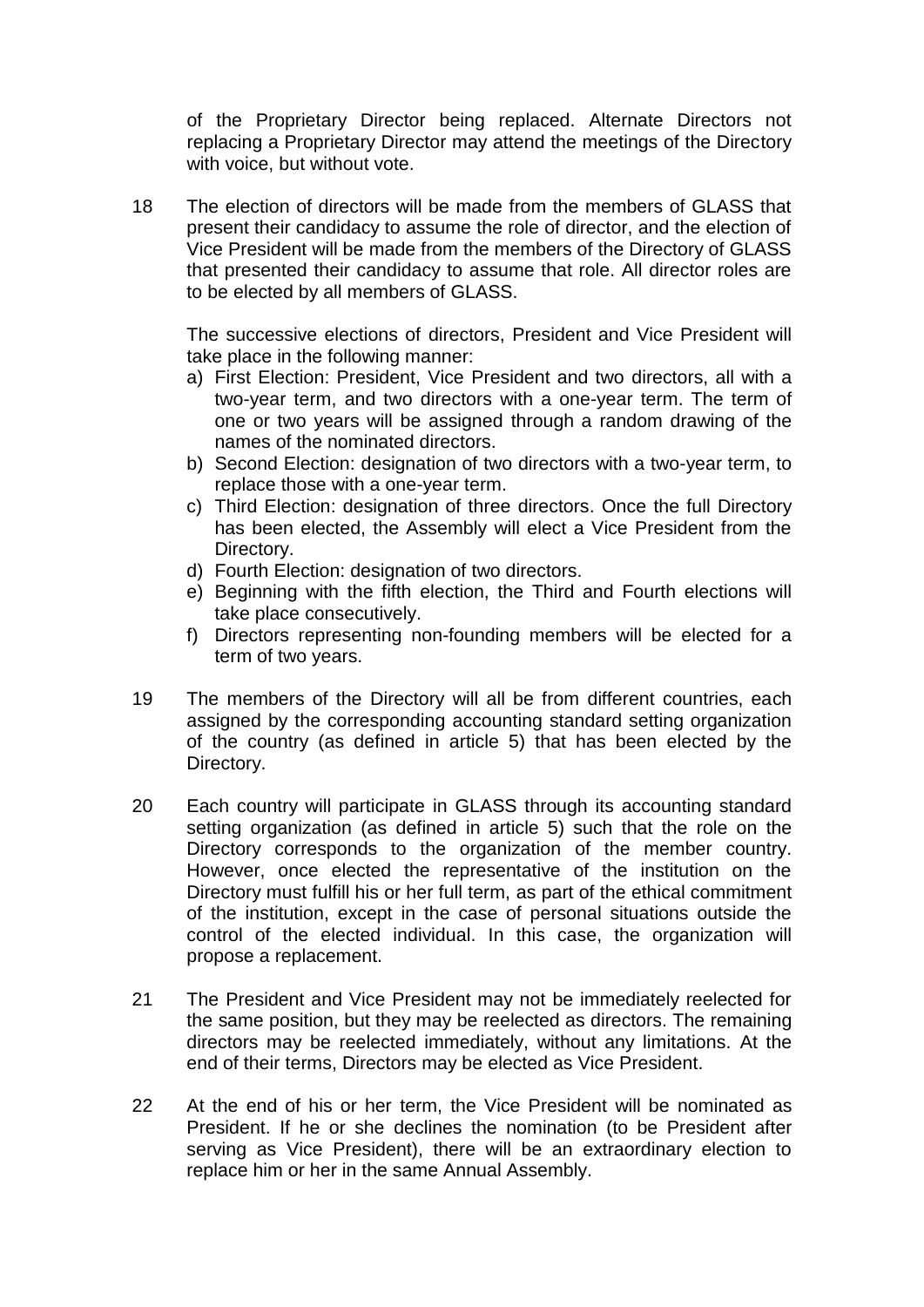- 23 The presiding member of GLASS will be responsible for the physical, operational and administrative structure of its operation (including the editing of material in the languages established by this Constitution).
- 24 The President has the institutional and international representation of GLASS and must take measures towards reaching its goals.
- 25 The Vice President must support the President and replace him or her in when absent.
- 26 It will be the responsibility of the other directors to assist the presidency and to execute their activities-goals.
- 27 In the first meeting of the Directory, specific tasks for each one of its members should be assigned; particularly, but not limited to, the delegation of responsibilities for technical subjects.
- 28 The meetings of the Directory will be held mainly by videoconference or teleconference and, when considered relevant, face-to-face meetings will be held in a place to be determined (and rotating between the countries that comprise the Directory).
- 29 It is expected that the Directory stay in contact with all Latin American accounting standard setters, with other standard setters and with other official organizations involved with the issuing of accounting standards to achieve the general and specific goals of this Constitution.
- 30 The quorum for meetings of the Directory is a simple majority of its members (in person or connected by telecommunication). Each member of the Directory has the right to one vote. Vote may not be delegated, nor may members designate substitutes to attend meetings. All decisions are made by simple majority. In case of a tie, a second vote will be taken, and if there is still a tie, lots will be drawn. The President's vote will be counted as two.
- 31 The functions of the Directory are to:
	- a) represent GLASS through its President or the person designated to substitute for him or her;
	- b) develop its own bylaws;
	- c) address technical matters related to the main and specific goals established in this Constitution;
	- d) convene meetings of GLASS;
	- e) constitute Technical Working Groups and their coordination;
	- f) prepare and send reports of technical and other relevant activities to the members of the Assembly every six months;
	- g) define priorities of courses of action that allow achieving the goals defined in this Constitution.
- 32 Each Director has the following obligations: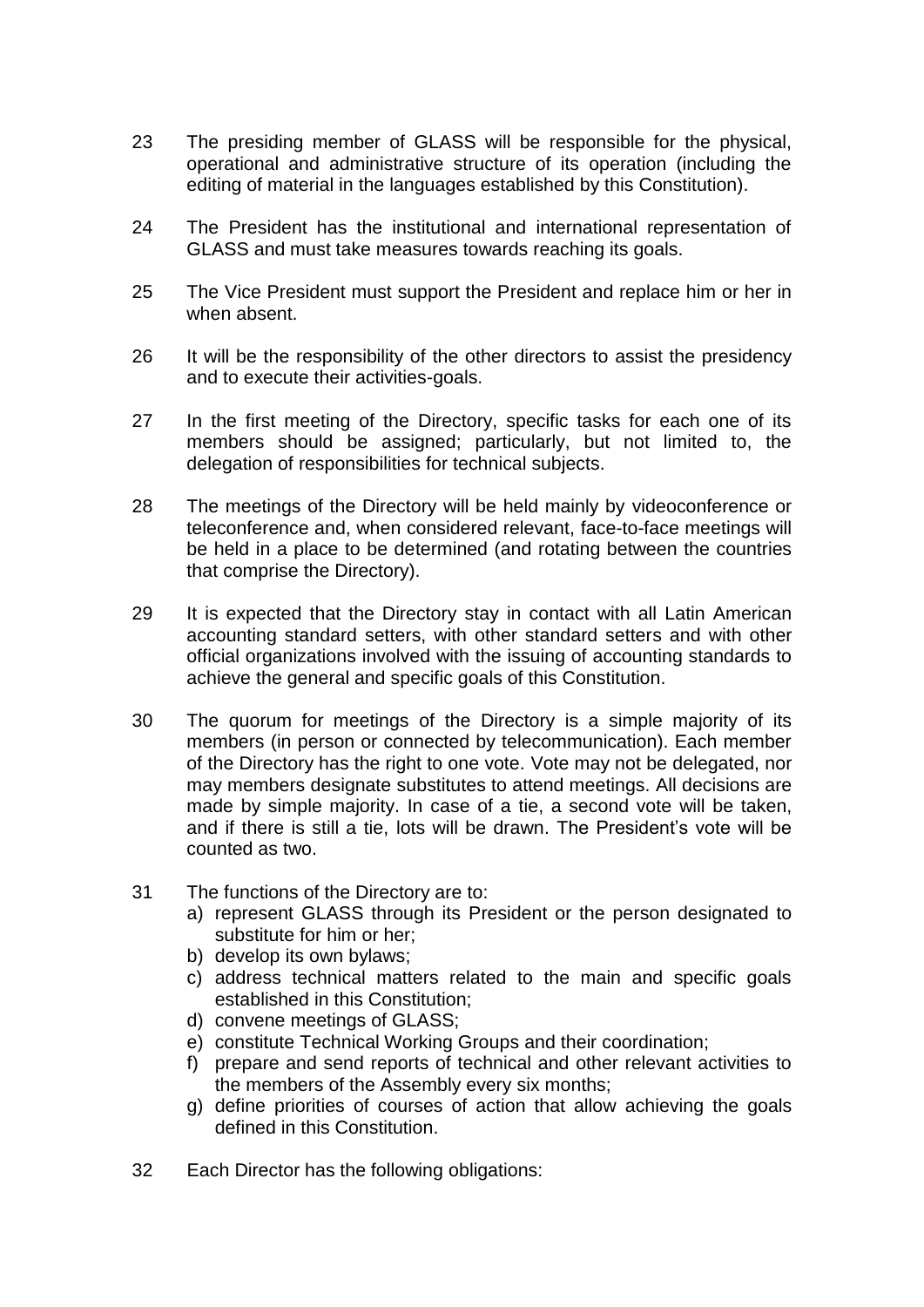- a) attendance at meetings (virtual and face-to face), and
- b) compliance with the functions assigned by the Directory.

# Bylaws for the operation of the Directory

- 33 The Directory will approve its Bylaws in its first meeting that should be held within thirty days following the date of approval of this Constitution.
- 34 At a minimum, the Bylaws should establish:
	- a) the frequency of meetings and how they should be convened. The frequency should be sufficient to achieve the objectives of GLASS. It should be a priority to have a meeting prior to IASB meetings that deal with the objectives of GLASS (for example, NSS or WSS);
	- b) the manner of obtaining the participation of all members countries of GLASS, particularly regarding the suggestion of technical topics for the agenda of the Directory;
	- c) the manner of creating Technical Working Groups (TWG) and the assigning of technical issues to the Groups created;
	- d) the process for discussing and approving documents generated by GLASS to be presented externally (primarily to the IASB). This process should define how each topic is assigned to the TWG, establish deadlines, as well as how to make decisions in the TWG;
	- e) the members of GLASS may make technical contributions directly to the IASB, when they decide to do so.

#### Language

- 35 Documents that are generated internally will be expressed in the language of the country in charge of its preparation (Spanish or Portuguese), and external documents will be expressed in the language of the receiver.
- 36 Technical documents will be analyzed in the language in which they were presented (usually English) and answered in the same way.

Technical contributions to the IASB will be prepared in English.

#### Technical Working Groups (TWG)

- 37 The TWG will be created by the Directory, based on the proposals made by the accounting standard setting organizations of each member country.
- 38 Technical activities will be carried out by topic.
- 39 The staff will be highly qualified, designated by the respective accounting standard setting organizations to participate in the activities of the TWG.
- 40 Each TWG will be managed by a leader designated by the Directory.
- 41 The meetings will be held primarily by videoconference, teleconference and, when the group considers relevant, there will be face-to-face meetings in a place to be determined (and rotating), with costs being the responsibility of the members countries of the Group.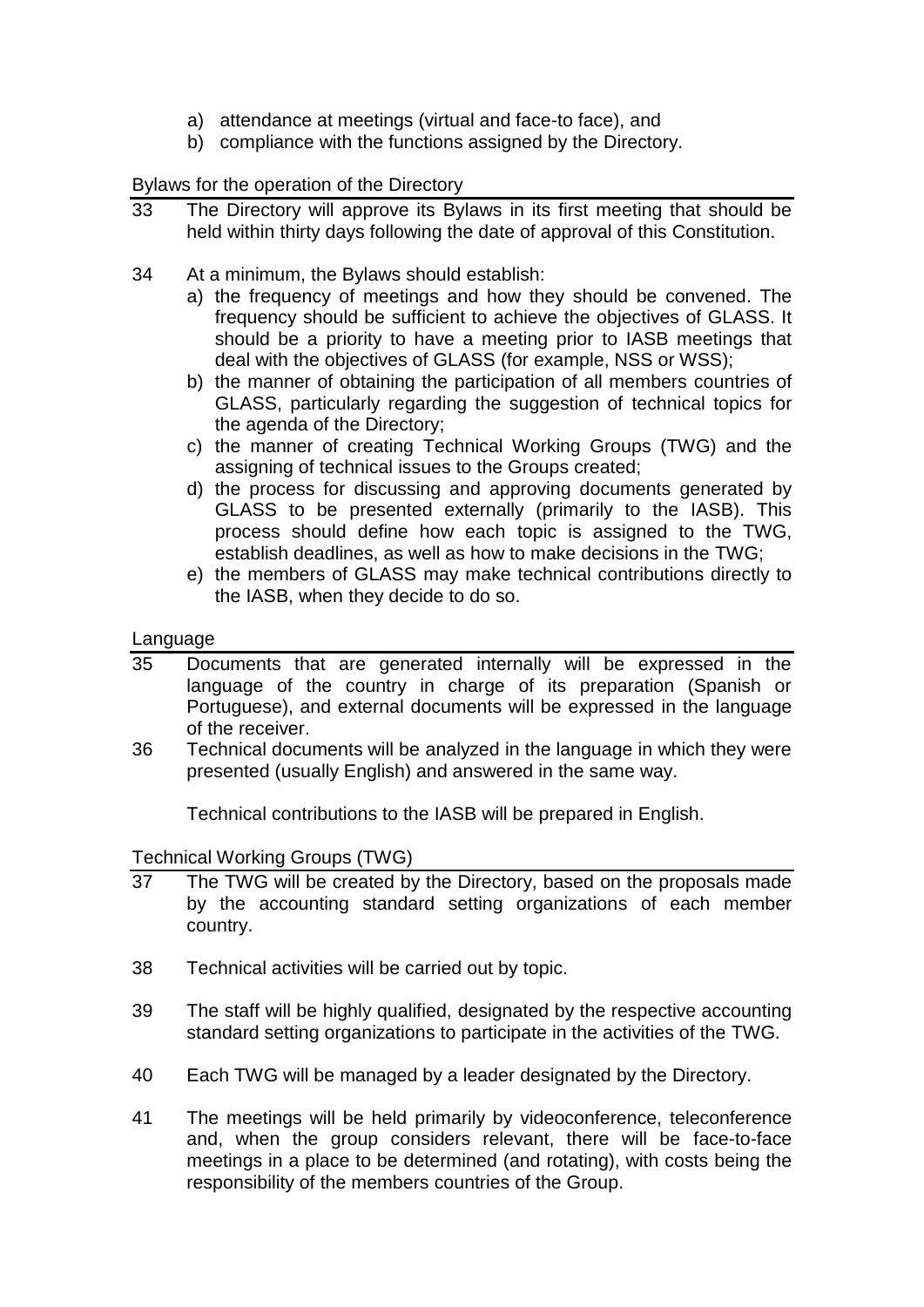42 The Directory will determine, according to its criteria, the best way to address each technical project, except for those topics proposed by a country with a particular interest. In this case, the proposing country will be responsible for developing the topic, with the voluntary support of another member country.

Funding

- 43 The country that presides over the Directory of GLASS must cover the infrastructure costs (translations necessary according to what is indicated in "Language", interpreters, local expenses for the meetings of the Directory if held in its country, communication, etc.).
- 44 Each member of the Directory will be responsible for his or her own expenses incurred by participation in the Directory.
- 45 In this regard, the Directory will seek the funding of organizations interested in the quality of financial information and in its transparency.
- 46 The member of the Directory that represents GLASS in meetings of any kind (President, Vice President or any other designated member of the directory) must have his or her costs of representation covered by the Accounting standard setting organization he or she represents.

# Membership

- 47 Countries (and their organizations) that approved this Constitution are founding members of GLASS, by having met the conditions defined for Accounting Standard Setters in article 5.
- 48 Future members will be accepted pursuant to the following procedure:
	- a) the organization that requests acceptance in GLASS will present the reasons why it should be a part of the Group, according to this Constitution;
	- b) the Directory will review the presentation and decide whether acceptance as a Observing Member of the Group is warranted;
	- c) the Observing Member may participate in technical activities and will receive information issued by GLASS;
	- d) the Assembly will address the acceptance of the Observing Member as a Member of GLASS;
	- e) if approved, it becomes a non-founding Member of GLASS from that moment and participates in the matters that follow in the agenda of the Assembly.

Advisory Council

49 The Directory will have an Advisory Council that will be comprised, at a minimum, of the past presidents of GLASS and other members selected by the Directory that have accepted such designation. Their designation will have a term of two vears with the possibility of reelection. The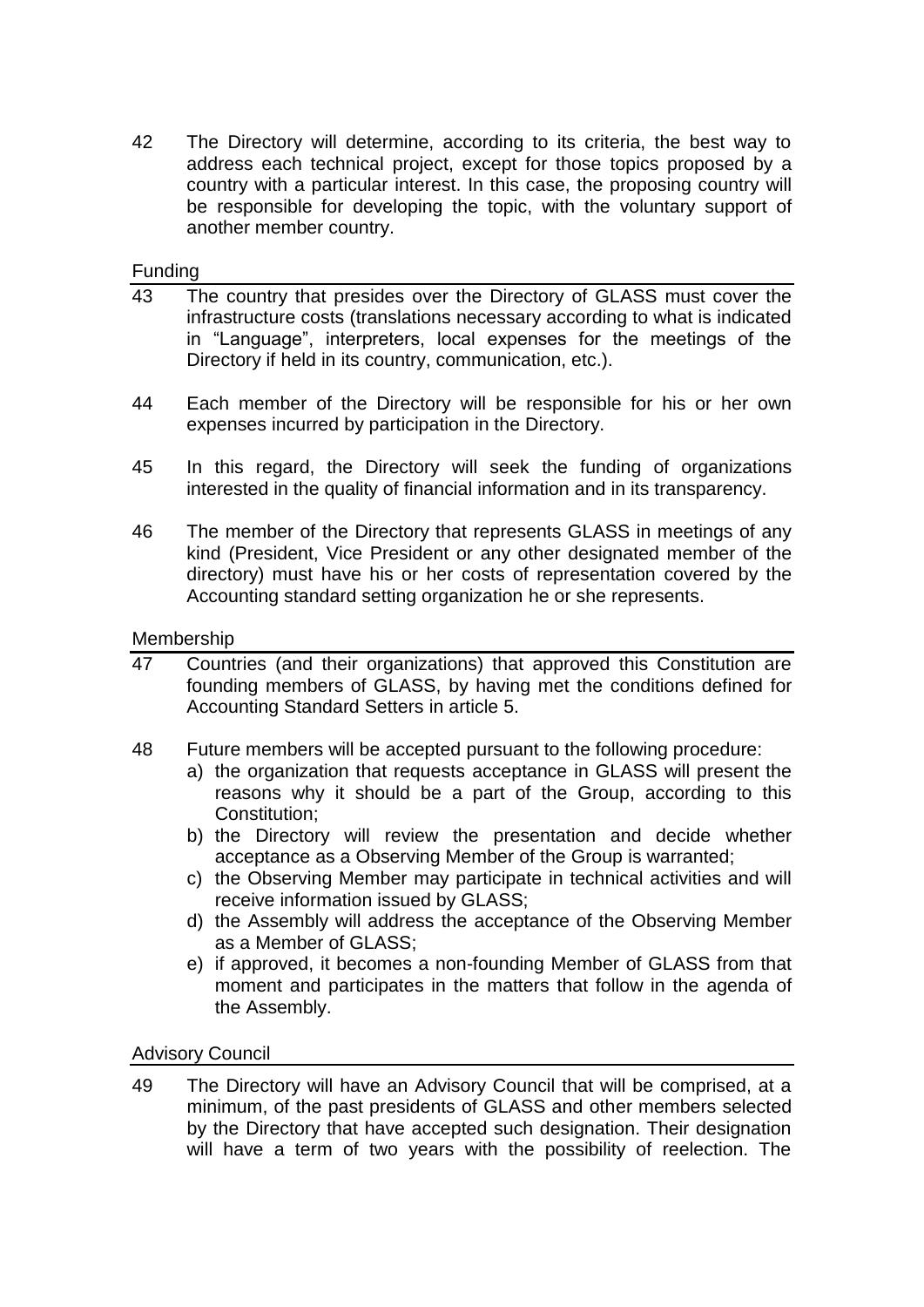Directory will present to the Advisory Council all issues it deems appropriate.

# APPROVAL OF THE CONSTITUTION BY:

| Country        | Organization that<br>accepts to be a part of<br>the Regional Group                             | Name of representative<br>signing the Constitution | Signatures |
|----------------|------------------------------------------------------------------------------------------------|----------------------------------------------------|------------|
| Argentina      | Federación Argentina de<br><b>Consejos Profesionales</b><br>de Ciencias Económicas<br>(FACPCE) | Jorge Paganetti and<br>Guillermo H. Fernández      |            |
| <b>Brazil</b>  | Conselho Federal de<br>Contabilidade (CFC)                                                     | Juarez Domingues<br>Carneiro                       |            |
| <b>Bolivia</b> | Colegio de Auditores o<br>Contadores Públicos de<br>Bolivia (CAUB)                             | Gustavo Gil Gil                                    |            |
| Chile          | Colegio de Contadores<br>de Chile                                                              | Florindo Nuñez Ramos                               |            |
| Colombia       | Consejo Técnico de la<br>Contaduría Pública<br>(CTCP)                                          | Luis Alonso Colmenares<br>Rodríguez                |            |
| Ecuador        | Superintendencia de<br>Compañías                                                               | Rafael Balda Santistevan                           |            |
| Mexico         | Consejo Mexicano de<br>Normas de Información<br>Financiera A.C.(CINIF)                         | Felipe Pérez Cervantes                             |            |